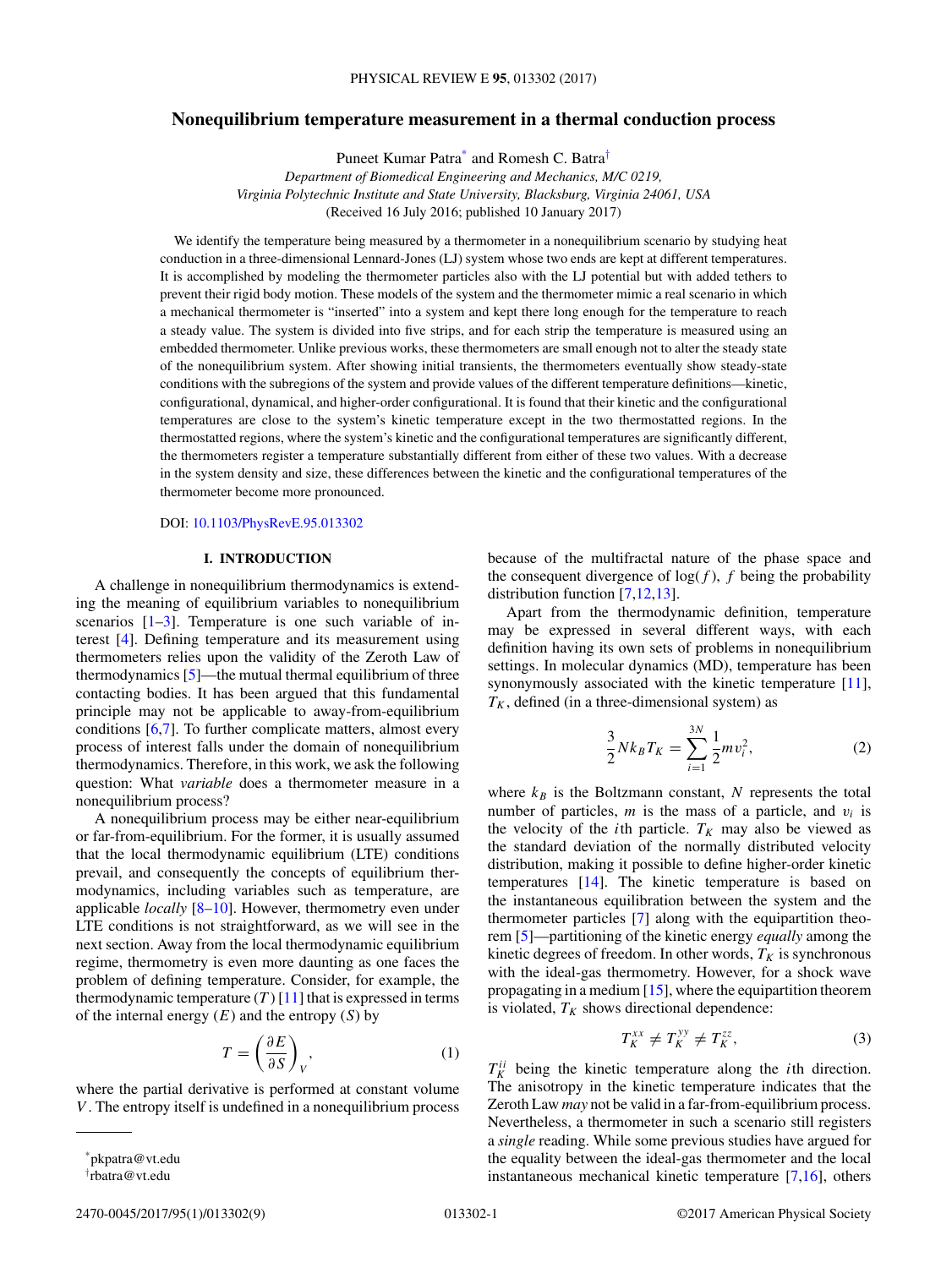have suggested that the kinetic temperature measured by a near-equilibrium thermometer differs from the average kinetic energy of the system [17,18]. Thus, again a question arises: Which variable is measured by a mechanical thermometer?

From a computational perspective, the kinetic temperature is both easy to calculate and has a local characteristic, unlike its configurational counterpart,  $T_c$ , which is expressed in terms of the configurational variables [19,20] of the system:

$$
k_B T_C = \frac{\langle \nabla_r U \cdot \nabla_r U \rangle}{\langle \nabla_r^2 U \rangle}.
$$
 (4)

Here, the gradient operation on the potential energy, *U*, is performed with respect to coordinate r of all particles,  $\langle \cdots \rangle$ indicates average, and the dot in the numerator represents the scalar product between two vectors.  $T_C$  is relevant for flowing nonequilibrium systems [20] as its evaluation does not depend upon the *a priori* knowledge of the streaming velocity. An accurate determination of  $T_K$ , on the other hand, requires the streaming velocity that makes its calculation more complicated  $[21,22]$ . The control of  $T_c$  is also deemed to be useful for long-chain polymer molecules and proteins [20]. Unlike  $T_K$ ,  $T_C$  does not have a basis in the ideal-gas thermometry because (i) for perfect gases  $T_C$  is undefined, and (ii)  $T_c$  has a nonlocal characteristic, i.e., its value in a particular region is affected by its surroundings.

The definition of  $T_c$  is a special case of a more general relationship [23]:

$$
k_B T_D = \frac{\langle \nabla E \cdot \nabla B \rangle}{\langle \nabla^2 B \rangle},\tag{5}
$$

where *E* equals the total energy of the system, and the gradient operation is performed with respect to both the coordinates and the momentum of the particles. Equation (5) defines the temperature,  $T_D$ , of the system in terms of an arbitrary scalar phase function *B*. Taking *B* as the kinetic energy gives Eq. (2), while setting  $B = U$  provides Eq. (4). Alternatively, if we set  $B = E$ , we get Rugh's temperature [24],  $T_R$ ,

$$
k_B T_R = \frac{\langle \nabla E \cdot \nabla E \rangle}{\langle \nabla^2 E \rangle}.
$$
 (6)

The higher-order configurational temperatures [14] are defined by taking different variables for *B*:

$$
B = U^2 \Rightarrow k_B T_{C,2} = \frac{\langle U \nabla_r U \cdot \nabla_r U \rangle}{\langle \nabla_r U \cdot \nabla_r U + U \nabla_r^2 U \rangle}.
$$
 (7)

The statistical-mechanical theory of thermometry based on  $T_K$  and its derivatives relies on the instantaneous equilibration between the system and the thermometer due to the rapid elastic collisions between their constituents (kinetic theory of gases). On the other hand, thermometry based on  $T_c$  and its derivatives does not allow equilibration through collisions, as system particles interacting through realistic potentials seldom collide with each other. The reason equilibrium thermometry provides a unique value of temperature is because in equilibrium all of the different expressions of temperature are equal [25]:

$$
T = T_K = T_C = T_D = T_{\text{higher order}}.\tag{8}
$$

However, there is no guarantee that it will be so in far-fromequilibrium processes, again raising a question on the variable being measured by the thermometer in nonequilibrium settings. The measurement of temperature also depends upon the nature of interaction between the system and a thermometer. Consider the case in which the thermometer and the system particles are highly repulsive *vis-á-vis* the case in which the particles are attractive. It is likely that the temperatures measured by the *same* thermometer in the two cases will be different.

In this article, we address (i) the merit of the statistical mechanical theory of thermometry, including the Zeroth Law, under LTE conditions by checking for the equality (and the cross equality) between the different temperature metrics of the system and the thermometer; (ii) whether this equality depends on the properties of the system (i.e., the system size, density, interaction, etc.); (iii) if the response at the boundaries is different from that in the system interior; and (iv) does a violation of LTE conditions (i.e., a disagreement between  $T_K$  and  $T_C$ ) have any bearing on the temperature of the thermometer. We explore these concepts through numerical simulations by considering the system and the thermometers to be composed of Lennard-Jones (LJ) particles. We focus on a near-equilibrium thermal conduction process engineered by two Nosé-Hoover thermostats. For both the system and the thermometer, we evaluate different measures of temperature, and we see which of them are in agreement with each other.

The rest of this paper is organized as follows. In the next section, we briefly review some of the previous attempts at answering the above-mentioned questions. Section III describes the simulation model and the methodology. After discussing the results in Sec. IV, conclusions are summarized in Sec. V.

### **II. PREVIOUS EFFORTS IN DETERMINING NONEQUILIBRIUM TEMPERATURE**

Nonequilibrium molecular dynamics (NEMD) enables one to study the various aspects of nonequilibrium thermodynamics and to provide fundamental insights. Employing NEMD, Baranyai [17,18] explored nonequilibrium thermometry in two-dimensional systems. The thermometer consists of hundreds of firmly held fluid particles embedded in the system. The thermometer is free to translate, vibrate, and rotate within the system. The operational temperature,  $T<sub>O</sub>$ , measured by the thermometer is taken to be its kinetic temperature. Baranyai tested this thermometer on problems related to shear flow and thermal conduction, and found that neither the system's kinetic temperature nor its configurational temperature equalled the operational temperature of the thermometer, possibly due to the thermometer size being a large fraction of the size of the system. Within the thermometer, thermal gradients and internal stresses exist [7], making it difficult to estimate the local temperature of a subregion of the system. Additionally, in a shear flow the local velocity changes with position, which makes a *global* operational temperature unrealistic. Thus it is not surprising to find that  $T<sub>O</sub>$  differs from both  $T<sub>K</sub>$  and  $T<sub>C</sub>$  of the system.

Another model of nonequilibrium thermometry that has been studied [6,26,27] is pictorially displayed in Fig. 1. Consider a nonequilibrium system under thermal conduction because of the applied temperature difference  $\Delta T = T^H - T^C$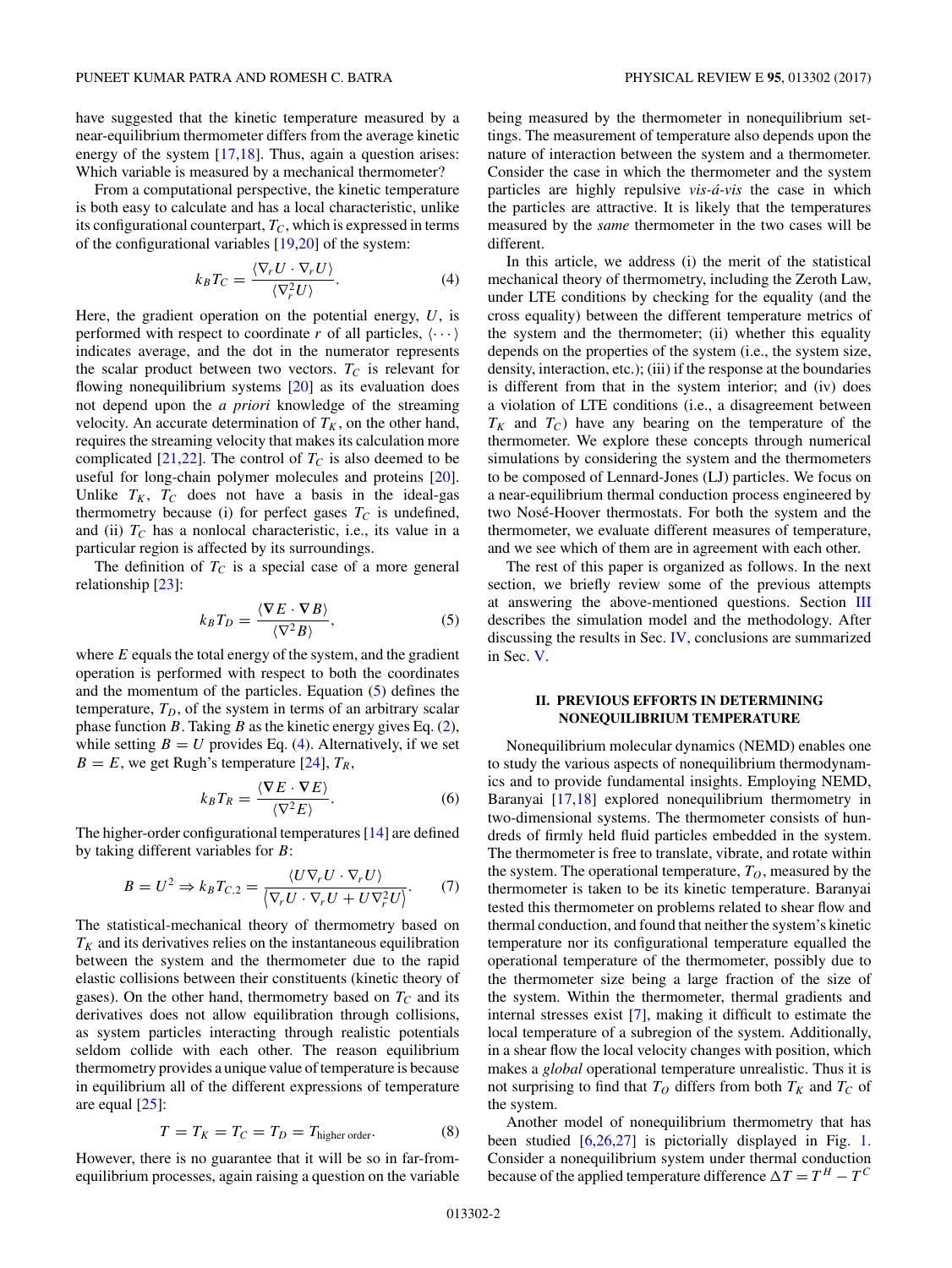

FIG. 1. The system on the left is in a nonequilibrium state whose temperature at a certain location we wish to measure. The system on the right is in equilibrium and behaves like a thermometer. A heat flux, *Q*1, occurs in the nonequilibrium system because of the applied hot and cold temperatures,  $T_H$  and  $T_C$ , respectively, at the top and the bottom ends. The shaded region represents a conductor that links the nonequilibrium system with the equilibrium system. If the temperatures at the two ends of the conductor,  $T_{\text{LTE}}$  and  $T_O$ , are not the same, then there is a heat flux  $Q_2$ . The operational temperature  $[6,26,27]$  measured by the thermometer is defined as the temperature  $T_O$  for which  $Q_2 = 0$ .

resulting in a finite heat flux *Q*1. For simplicity, we assume that the system is in local thermodynamic equilibrium so that the local temperature of the system may be defined. Consider any location within the system having temperature  $T_{\text{LTE}}$ . We now bring an equilibrium system, characterized by the temperature  $T<sub>O</sub>$ , in contact with the nonequilibrium system by means of a conductor. The conductor, whose one end is at  $T_{\text{LTE}}$  and the other is at  $T_O$ , encounters a heat flux  $Q_2$ . The essence of the idea shown in Fig. 1 lies in tuning the equilibrium temperature  $T<sub>O</sub>$  such that  $Q<sub>2</sub> = 0$ . This concept of temperature measurement resembles the Zeroth Law based ideal-gas thermometry where the system and the thermometer are in equilibrium and the heat flux equals zero.

Hatano and Jou tested this idea using two single-harmonic oscillators [6]—a forced single-harmonic oscillator representing the nonequilibrium system, and a single-harmonic oscillator representing the system in equilibrium. The role of the intermediate conductor is played by the quadratic and bistable coupling potentials between the two systems. They concluded that  $T_O \neq T_{C,\text{LTE}} > T_{K,\text{LTE}} \neq T_O$  with

$$
T_{\text{LTE}} - T_O \approx Q_2^2. \tag{9}
$$

The "thermometer" gives a different reading depending upon the coupling potential, highlighting the importance of the nature of the interaction between the system and the thermometer and the nonlocal characteristics of the measured temperature. A similar concept was used by Ritort—a two-state spin system being driven out of equilibrium by a sinusoidal force coupled with an equilibrium oscillator—to show that  $T<sub>O</sub>$  reaches the maximum value when there is resonance between the system and the thermometer [28].

While conceptually simple and appealing, the model can be improved upon. The description of the conductor linking the system and the thermometer alters  $T_{\text{LTE}}$ . In the implementation by Jou *et al.* [3–6], the forced oscillator *may* bring the second oscillator out of equilibrium and for

the forcing frequency different from the system frequency,  $T_C \neq T_K$ . Under such conditions, the basic tenets of the local thermodynamic equilibrium are violated as the existence of  $T_{\text{LTE}}$  implies  $T_C = T_K$ . There could be spurious effects arising due to the nonequilibrium temperature being controlled by the Langevin thermostat [29,30]. Moreover, the results may change depending upon the temperature control algorithm, as recent studies have indicated that the dynamical properties of a system depend upon the algorithm used [31,32].

The simplicity and the uniqueness of the method prompted another investigation along similar lines. Rather than using a forced oscillator, Hoover and Hoover [7] used a twodimensional heat conducting  $\phi^4$  chain with one end particle thermostatted at  $T^H$  and the other at  $T^C$  by means of two Nosé-Hoover thermostats. The particles lying between the two thermostatted particles evolve under the Newtonian dynamics. The link between the hot and the cold thermostatted particle is provided by a single intermediate particle to which the remaining intermediate particles are connected, and it functions as the thermometer. Under this nonequilibrium setting, the kinetic and the configurational temperatures of the thermostatted particles were found to be different, again suggesting that the Zeroth Law of thermodynamics *may* not exist in such nonequilibrium cases. The configurational temperature of the hot (cold) particle was found to be consistently less (more) than its kinetic counterpart. Despite the near equivalence of the kinetic temperature with the local thermodynamic equilibrium temperature, the kinetic and the configurational temperatures measured by the thermometers were found to be different. We conjecture that this could be due to an *algorithmic* artefact [25] as the results *may* change if configurational thermostats were used instead of the Nosé-Hoover thermostat.

#### **III. THE PRESENT MODEL**

Our proposed model collates the ideas discussed in the previous section and brings computational thermometry closer to real-life thermometry. The system studied is similar to that employed by Baranyai [17,18], and the method of measuring temperature is inspired by that depicted in Fig. 1. Rather than having a single thermometer measure the temperature of the *entire* nonequilibrium system, we employ multiple thermometers *embedded* in the system that measure the local temperature as shown in Fig. 2. In scenarios where the system and the thermometer particles do not collide but achieve equilibration by doing work, the merit of ideal-gas thermometry may be tested by using this model. As the thermometer particles constitute only a small fraction (6%) of the system particles, this model of thermometry does not *alter* the system state once the steady state sets in, unlike in the previous studies. After initial transients have died out, the thermometers achieve steady-state conditions with a subregion of the system, and they enable one to find the temperature according to the different definitions. Further, unlike previous studies, the model does not treat any temperature definition preferentially.

The details of the simulation are as follows. Each particle is assigned a unit mass. We set  $k_B = 1$ , employ nondimensional standard LJ units throughout and do not distinguish between the system and the thermometer particles at the beginning.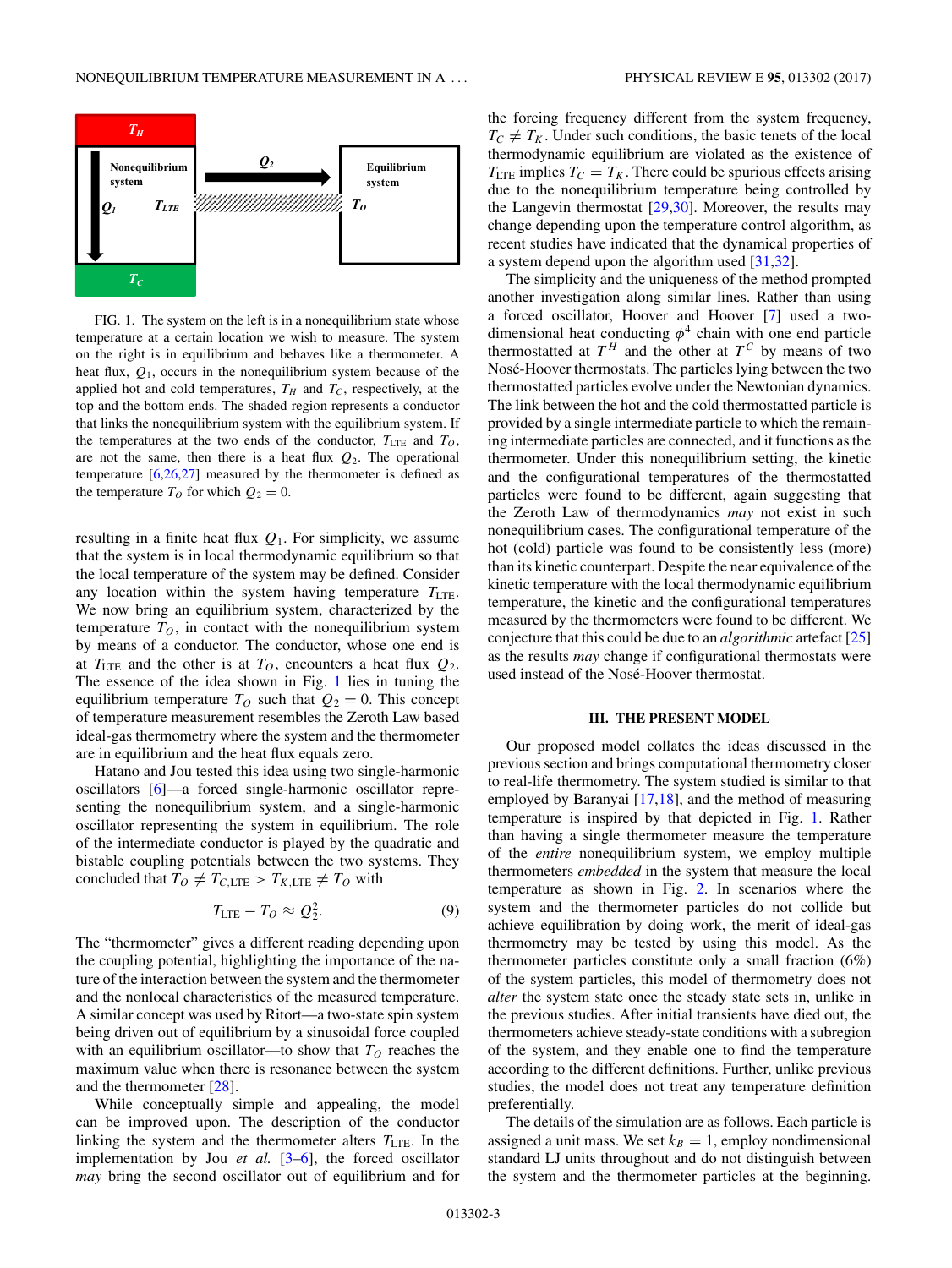

FIG. 2. The present model for measuring temperature in a nonequilibrium system. The model closely represents how we measure the temperature of a real system. The gray particles (on the left) are the system particles, while the red particles (on the right) represent the thermometers. The thermometer particles are embedded within the system and are tethered to their positions so that they can measure the local temperature. Overall, the system is divided into five equally spaced regions along the *x* direction, and a thermometer is included in each region. The locations of the thermometers are staggered to avoid any interaction among them. For a cube of side length *L*, each thermometer has a dimension of (*L/*5*,L/*5*,*3*L/*10). The approximate locations of the centroid of the thermometer particles are as follows: (*L/*10*,*3*L/*10*,L/*4), (3*L/*10*,*7*L/*10*,*3*L/*4), (*L/*2*,*3*L/*10*,L/*4), (7*L/*10*,*7*L/*10*,*3*L/*4), and (9*L/*10*,*3*L,*10*,L/*4).

The initial positions of all particles are randomly assigned in the simulation domain, which is a cube with side lengths determined by the desired number density, *ρ*. The nonperiodic reflecting boundary conditions along the three axes are enforced; if a particle crosses a simulation edge, the appropriate component of velocity is reversed, and the particle's position is updated within the simulation domain. All particles interact with each other through the LJ potential,

$$
U_{ij} = \begin{cases} 4\epsilon_{mn} \big[ \big(\frac{1}{r_{ij}}\big)^{12} - \big(\frac{1}{r_{ij}}\big)^6 \big], & r_{ij} \leq 2.5, \\ 0, & r_{ij} > 2.5, \end{cases}
$$
 (10)

where  $r_{ij}$  equals the relative position of particle  $j$  with respect to that of particle *i*. If the *i*th particle corresponds to the system, then  $m = 0$ , otherwise  $m = 1$ . Likewise, *n* equals 0 or 1 depending on if the *j* th particle represents the system or the thermometer. We set  $\epsilon_{11} = \epsilon_{00} = 1$ , and  $\epsilon_{01} = \epsilon_{10}$  is assigned a value between 0 and 1 that reflects the interaction between the system and the thermometer particles.

Following a conjugate-gradient-based minimization and 50 000 equilibration time steps, the system and the thermometer particles are tagged. In each region, 6% of the particles are demarcated as the thermometer particles. Once tagged, the system and the thermometer particles still interact according to the LJ potential, however the interaction between the system and the thermometer particles changes. The latter is also modeled through Eq. (10), but with varying values of  $\epsilon_{01} =$  $\epsilon_{10}$ —we investigate four cases with  $\epsilon_{01} = 0.25, 0.50, 0.75,$  and 1.0—to gather insights into the effect of interaction between the system and the thermometer particles. The simplicity of the LJ potential, along with its long-range attraction and short-ranged repulsion that mimics real-life systems, prompted us to use it for modeling purposes. We choose a cutoff distance of 2.5 where the truncation energy is −0*.*016 × *mn*. Although a discontinuity exists at this point, for the present study it is expected not to significantly affect the results. Additionally, the thermometer particles are tethered to their initially tagged position by a harmonic potential:

$$
V(r_i) = \frac{1}{2} [r_i(t) - r_i(t_e)]^2,
$$
\n(11)

where  $r_i(t)$  denotes the instantaneous position of the *i*th thermometer particle, and  $r_i(t_e)$  denotes the initial tagged position of the same particle after the 50 000 equilibration time steps. The tethering potential serves two purposes: (i) it holds the thermometer particles together tethered at one place, and (ii) it prevents a rigid body motion of the tethered particles. Thus our thermometer measures the local temperature of a region, unlike that of Baranyai's.

The simulation domain is divided into five regions of equal size along the *x* axis, and each region has an embedded thermometer that measures the "local" temperature of the region. Thermometer particles are located in staggered positions in the five regions to minimize their influence on each other. The system particles of the leftmost and the rightmost regions are thermostatted at temperatures  $T^H$  and  $T^C$ , respectively, which drives heat flow through the system. Thermostatting is done using two Nosé-Hoover thermostats  $[33]$ . It should be noted that rather than thermostatting the system particles themselves, we thermostat the regions so that as soon as a system particle leaves or enters the thermostatted region, it is either devoid or under the influence of the thermostat. The motion of the system particles in the three intermediate regions is governed by the Hamiltonian evolution equation. All thermometer particles are free from any thermostat influence.

The evolution equations of motion are integrated using the modified velocity-Verlet algorithm  $[34]$  for  $1.5 \times 10^6$  time steps, with each step size  $= 0.001$ . The thermostat masses for both the cold and the hot reservoirs are taken to be 500. For each region and thermometer, we separately compute  $T_K$ ,  $T_C$ ,  $T_R$ , and  $T_{C,2}$  at every time step. While evaluating  $T_{C,2}$ , we have used the entire potential energy, *U*, of the system rather than the potential energy of a particular region. The results presented in this work are time averages of 1.45 million values. We have investigated the effects of (i)  $\Delta T = T^H - T^C$ ; (ii) number density,  $\rho$ ; (iii) interaction; and (iv) the system size, *N*, of the number of particles on the computed temperature values. The different configurations investigated are listed in Table I.

### **IV. RESULTS AND DISCUSSION**

#### **A. Temperature profile due to the NH thermostat**

Thermal conduction studied using the Nosé-Hoover thermostats has interesting temperature profiles [7,25] and may be used to address the specific questions asked before. We illustrate these features through Fig. 3, which shows the temperature of the system particles present in the five regions for  $\epsilon_{m \neq n} = 1$ ,  $\rho = 0.728$ ,  $N = 5000$ , and  $\Delta T = 2.0$ . There is a 4% difference between the kinetic and the configurational temperatures of the hotter thermostatted region. All nonlocal measures of temperature are almost identical— $T_c$ ,  $T_R$ , and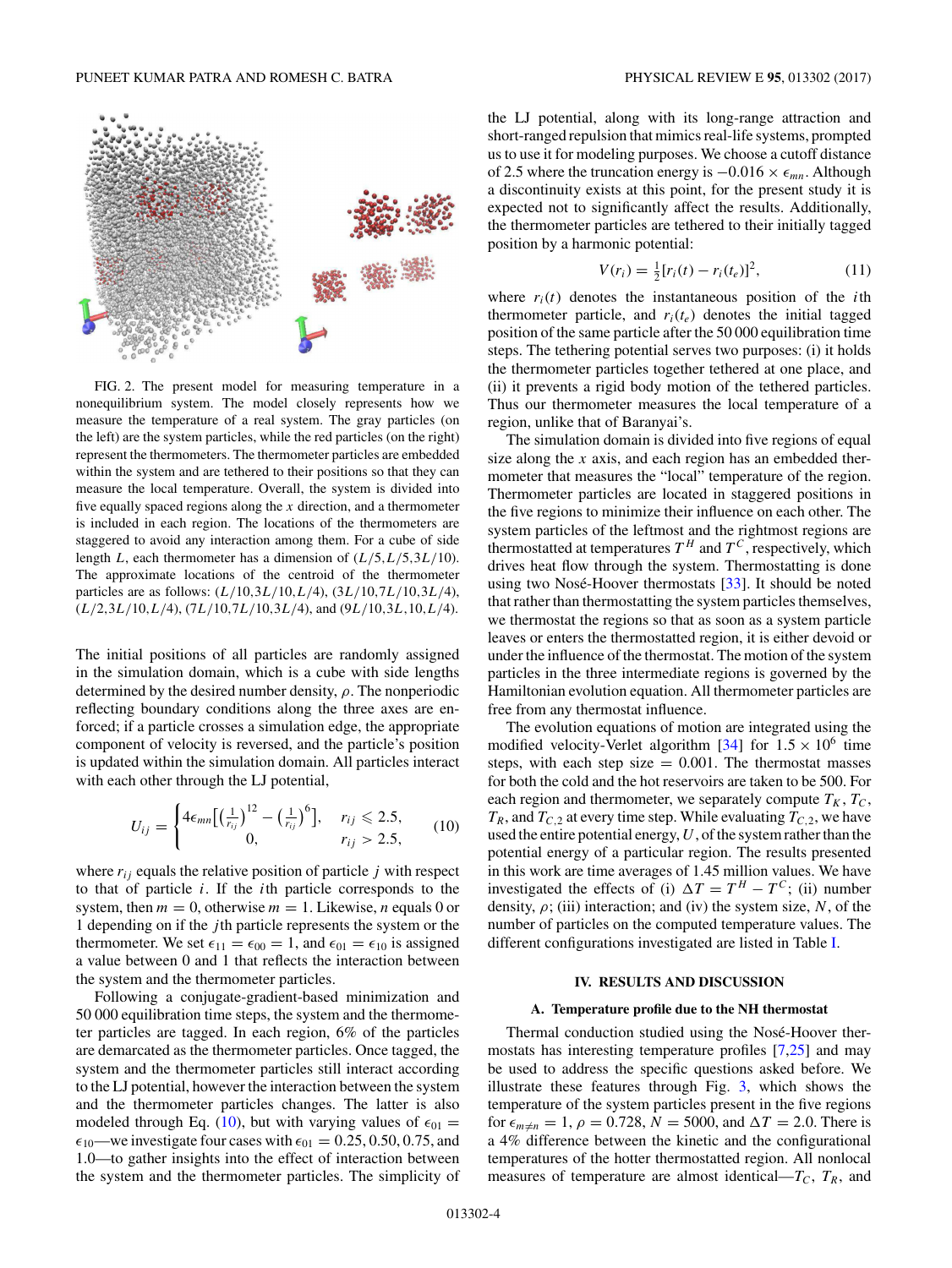TABLE I. Details of the simulation study. Overall, 144 simulations were carried out to understand the effects of the system size, the density, the interaction, and the temperature difference ( $\Delta T =$  $T^H - T^C$ ) on the temperature being measured by a thermometer. *N* equals the total number of particles (system  $+$  thermometer).

| $\epsilon = 0.25, 0.50, 0.75, 1.00$ |       |                        |     |
|-------------------------------------|-------|------------------------|-----|
| $\rho$                              | 0.728 | 0.90                   | 1.0 |
| $N = 1000$                          |       |                        |     |
|                                     |       | $T^H = 1.0, T^C = 0.5$ |     |
| $N = 2000$                          |       |                        |     |
| $N = 5000$                          |       | $T^H = 1.5, T^C = 0.5$ |     |
|                                     |       | $T^H = 2.5, T^C = 0.5$ |     |
| $N = 8000$                          |       |                        |     |

 $T_{C,2}$  do not have any appreciable differences among them. Thus, for the remainder of this paper, we report *only* the configurational temperature.

### **B. Existence of LTE**

The nonequivalence of the kinetic and the configurational temperatures at the hot thermostatted end poses a question on whether the LTE conditions prevail within the system. We therefore check for the LTE conditions before proceeding further. If the system is in LTE, the momentum of the particles follows *locally* the Maxwell-Boltzmann distribution:

$$
f_{\text{LTE}}(p_1, p_2, \dots, p_{3N'}) \propto \exp \left[ \frac{1}{2T_{\text{LTE}}} \sum_{i=1}^{3N'} p_i^2 \right].
$$
 (12)



FIG. 3. The temperatures of the five regions with  $\epsilon_{m\neq n} = 1$ ,  $\rho =$ 0.728,  $N = 5000$ , and  $\Delta T = 2.0$ . Note that these results are only for the system particles. There is a substantial difference between the kinetic and the configurational temperatures at the hot thermostatted region. A similar observation was found for all other systems as well. As one approaches the colder region, the difference between the kinetic and the configurational temperatures decreases.



FIG. 4. The near equivalence of  $T_{\text{LTE}}$  from the first (black bars) and the second (gray bars) moments of kinetic energy. The system under investigation corresponds to  $\epsilon_{m \neq n} = 1$ ,  $\rho = 0.728$ ,  $N = 5000$ , and  $\Delta T = 2.0$ . This figure shows that *locally* the momentum distribution of the particles follows the Maxwell-Boltzmann distribution, and hence the system is in local thermodynamic equilibrium. Local thermodynamic equilibrium conditions prevail despite the small but substantial difference between the kinetic and the configurational temperatures, as seen in Fig. 3.

In other words, the linear momentum  $p_i = mv_i$  of the particles in a particular region has a normal distribution with a variance equal to  $T_{\text{LTE}}$ . Consider a random variable  $Z_i = p_i / \sqrt{T_{\text{LTE}}}$ . It is evident that *Zi* follows a standard normal distribution. Thus,  $\sum_{i=1}^{3N'} Z_i^2$  follows a  $\chi^2$  distribution with 3*N'* degrees of freedom. To see if the system is in local thermodynamic equilibrium, we check for the near equivalence of the  $T_{\text{LTE}}$ as calculated from the first two central moments of the resulting  $\chi^2$  distribution. The equations to be solved are as follows:

First moment 
$$
\rightarrow \langle Y \rangle = 3N'T_{\text{LTE}}
$$
,  
Second moment  $\rightarrow \langle Y^2 \rangle - \langle Y \rangle^2 = 6N'T_{\text{LTE}}^2$ , (13)

with  $Y = \sum_{i=1}^{3N'} p_i^2$ .

The LTE conditions prevailing within the system can be gauged from the near-equivalence of the  $T_{\text{LTE}}$  shown in Fig. 4. A fundamental consequence of the existence of the LTE is the applicability of postulates of equilibrium thermodynamics locally, including the equality of the different temperature measures. However, as is evident from Fig. 3, in our case a situation arises where at the boundaries (i.e., the thermostatted regions), the postulates of equilibrium thermodynamics are not applicable despite the existence of the LTE, while away from the boundaries the results are as expected. This simultaneous violation and agreement with the tenets of the LTE hypothesis enable us to judge the merits of the nonequilibrium thermometry without looking at far-from-equilibrium situations by checking whether the thermometers "sense" the kinetic temperature or the configurational temperature of the system. An agreement between the different temperature definitions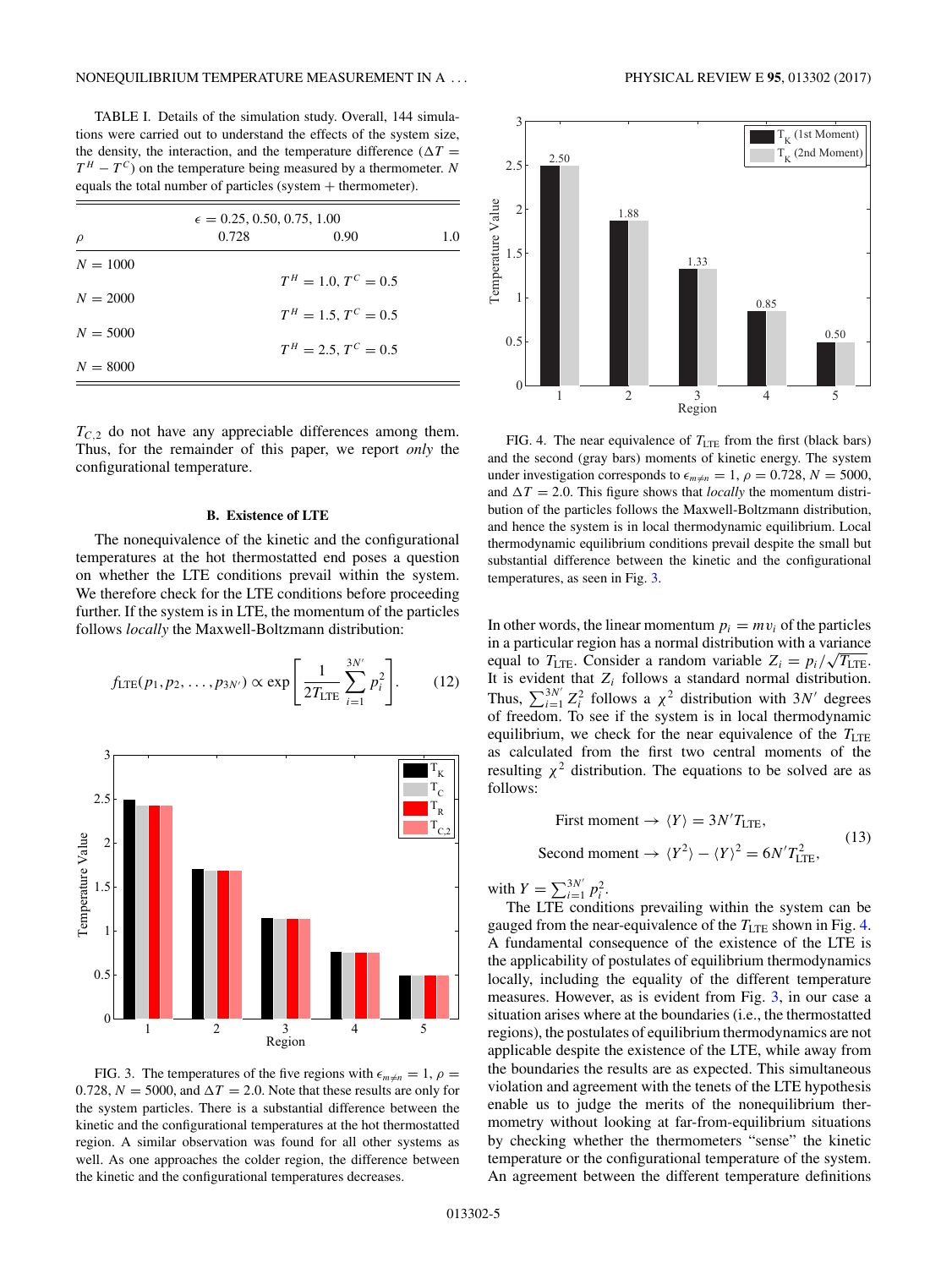

FIG. 5. For  $\epsilon_{m \neq n} = 1$ ,  $\rho = 0.728$ ,  $N = 5000$ , and  $\Delta T = 2.0$ , the temporal evolution of the average kinetic temperature measured by the thermometers embedded in the five regions. For each region, it is evident that the thermometer has reached a steady state.

of the system and the thermometer indicates the compliance of the Zeroth Law in the LTE situations. A disagreement, on the other hand, suggests the violation of the Zeroth Law. When immersed in the system, the energy is transferred to the thermometers through their interaction with the system particles. The interaction is nonlocal, i.e., the thermometer particles feel effects of all the system particles lying within the cutoff range. Consequently, it is not easy to predict what temperature a thermometer would measure, especially when the kinetic and the configurational temperatures are different in the thermostatted regions.

## **C. Steady states exist within the thermometers**

In real-life thermometry, after initial transients, a thermometer attains equilibrium with the system and the corresponding reading is ascribed the name "temperature." The reading does not show any appreciable fluctuations with time. In the present model of nonequilibrium thermometry a similar situation occurs, as can be seen from Fig. 5, in which we have plotted the temporal evolution of the average kinetic temperature for the case  $\epsilon_{m\neq n} = 1$ ,  $\rho = 0.728$ ,  $N = 5000$ , and  $\Delta T =$ 2*.*0. Upon coming in contact with the system, each locally embedded thermometer shows transient thermal conduction, and after  $1.5 \times 10^6$  time steps it shows steady-state conditions where the temperature does not significantly fluctuate. The rate of approach to steady-state conditions depends on the region where the thermometer is present—whereas for regions 4 and 5 the temperature reaches a steady-state value after  $0.5 \times 10^6$ time steps, it takes nearly  $1.5 \times 10^6$  time steps for the other regions.

#### **D. Temperature measured by the thermometers**

Figure 6 shows the temperatures measured by the thermometers as well as their difference from the LTE temperature  $(T_{\text{LTE}})$  corresponding to  $\epsilon_{m \neq n} = 1$ ,  $\rho = 0.728$ ,  $N = 5000$ , and  $\Delta T = 2.0$ . Interestingly, at the thermostatted ends, there is a substantial difference (around  $10\%$ ) between  $T_{\text{LTE}}$  and both the kinetic and the configurational temperatures of the thermometer ( $\Delta T_K$  and  $\Delta T_C$ , respectively). The thermometers in these regions measure neither  $T_K$  nor  $T_C$ . The nonequivalence of the temperatures with *T*LTE questions the existence of the Zeroth Law in these regions. These results agree with those of Jou and Hatano  $[6]$ , where  $T_K$  and  $T_C$  of the oscillators are not the same.

However, as we move inward from the ends, we see that there is a negligible difference ( $\leq 2\%$ ) between  $T_K$ ,  $T_C$ , and *T*LTE, and *the thermometer correctly identifies T*LTE. The



FIG. 6. Left: Comparison of the kinetic (black bars) and the configurational (red bars) temperatures measured by the thermometers with the kinetic (gray bars) and the configurational (light red bars) temperatures of the system. This case corresponds to  $\epsilon_{m\neq n} = 1$ ,  $\rho = 0.728$ ,  $N = 5000$ , and  $\Delta T = 2.0$ . Right: The difference of the kinetic and the configurational temperatures from the local thermodynamic equilibrium temperatures ( $\Delta T_K$  and  $\Delta T_C$ , respectively) in the five regions.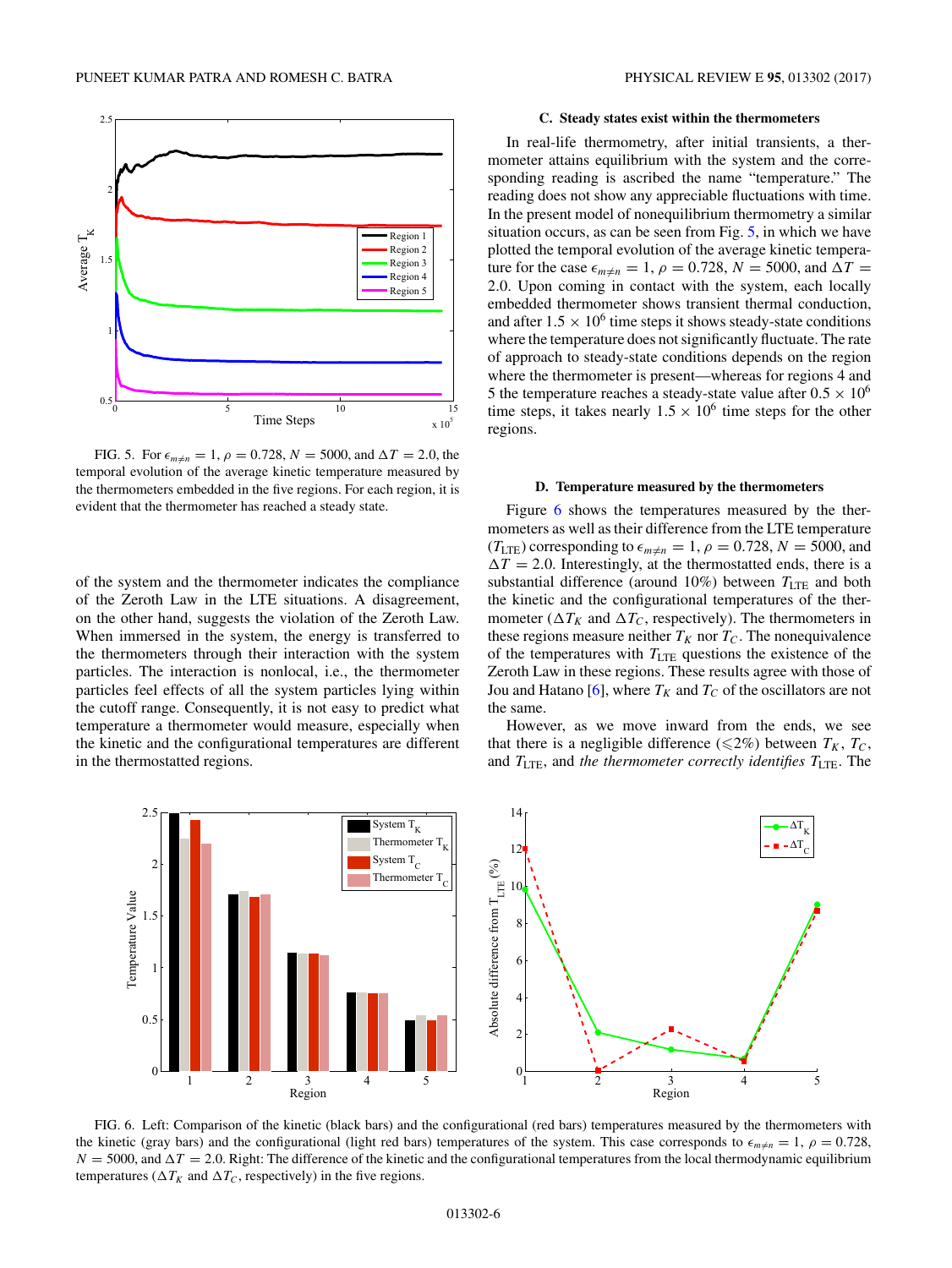

FIG. 7. Absolute difference of the kinetic and the configurational temperatures measured by the thermometer from the LTE temperatures. This case corresponds to  $\epsilon_{m \neq n} = 1$ ,  $\rho = 0.728$ , and  $N = 5000$ . Like the results depicted in Fig. 6, we observe that there is a very small difference between the kinetic (and the configurational) temperatures and the LTE temperatures in the inner regions. The thermometers accurately measure the LTE temperature of the system *only* in the inner regions. However, at the thermostatted ends, the deviations from the  $T_{\text{LTE}}$  increase with an increase in  $\Delta T$ .

difference between  $T_K$  and  $T_C$  of the thermometers in regions 2, 3, and 4 is small enough to conclude that within the thermometer, the *Zeroth Law is satisfied among the kinetic and the configurational degrees of freedom*. Further, the Zeroth Law holds between the system and the thermometer as well.

A similar conclusion could be drawn for the other values of  $\Delta T$ , as can be seen from Fig. 7, which shows the deviations of the  $T_K$  and the  $T_C$  of the thermometers from the  $T_{\text{LTE}}$ . As in Fig. 6, we observe that the thermometer accurately measures  $T_{\text{LTE}}$  for the inner regions. In fact, the deviation of  $T_K$  and  $T_C$ from  $T_{\text{LTE}}$  is negligible ( $\leq 2\%$ ).

Figure 8 shows the difference in the temperatures measured by the thermometers and the  $T_{\text{LTE}}$  with an increase in the density of the system. The system size is kept fixed at 5000 particles and  $\Delta T = 2.0$ . While in the inner regions the thermometer accurately captures the LTE temperature, in the thermostatted outer regions, with an increase in  $\rho$ , the deviations of the  $T_K$  and the  $T_C$  from the  $T_{\text{LTE}}$  shows no improvement. Interestingly,  $T_C$  and  $T_K$  measured by the thermometers in the thermostatted regions are *almost* the same at higher densities.

It has been argued before that the interaction between the thermometer and the system influences the sensing capabilities of the thermometer  $[6]$ . We now investigate this feature by changing the interaction between the system particles and the thermometer particles. We set  $\epsilon_{m\neq n} = 0.25, 0.5, 0.75,$  and 1.0 for this purpose. Figure 9 shows the effect of changing the interaction while keeping all other variables constant. It is interesting to note that with increasing interaction between the system and the thermometer particles, the ability of the thermometer to sense the LTE temperature improves, and



FIG. 8. For  $\epsilon_{m \neq n} = 1$ ,  $\Delta T = 2.0$ , and  $N = 5000$ , the absolute deviation of the kinetic and the configurational temperatures measured by the thermometer from the LTE temperatures. In the thermostatted regions, the difference from the  $T_{\text{LTE}}$  is higher than that observed in Fig. 7, but in the inner regions we see that the thermometers accurately measure  $T_{\text{LTE}}$ .

away from thermostatted ends the deviation in certain cases is smaller than 2%.

To ensure that the system with  $N = 5000$  gives reasonably accurate results, we study the effect of the system size, keeping other variables constant on the thermometer readings. The results are depicted in Fig. 10. Although we do not observe any particular trend in the deviation with changing system size in the thermostatted regions, Fig. 10 shows that the results with  $N = 5000$  and 8000 are qualitatively and quantitatively close to each other. Thus, the results presented above with



FIG. 9. For  $T^H - T^C = 2.0$ ,  $\rho = 0.728$ , and  $N = 5000$ , the absolute deviation of the kinetic and the configurational temperatures measured by the thermometer from the LTE temperature. In the thermostatted regions, the deviations of the  $T_K$  and the  $T_C$  increase with an increase in  $\rho$  but remain unaltered in the inner regions. That is, in the inner regions, the thermometers accurately measure  $T_{\text{LTE}}$ .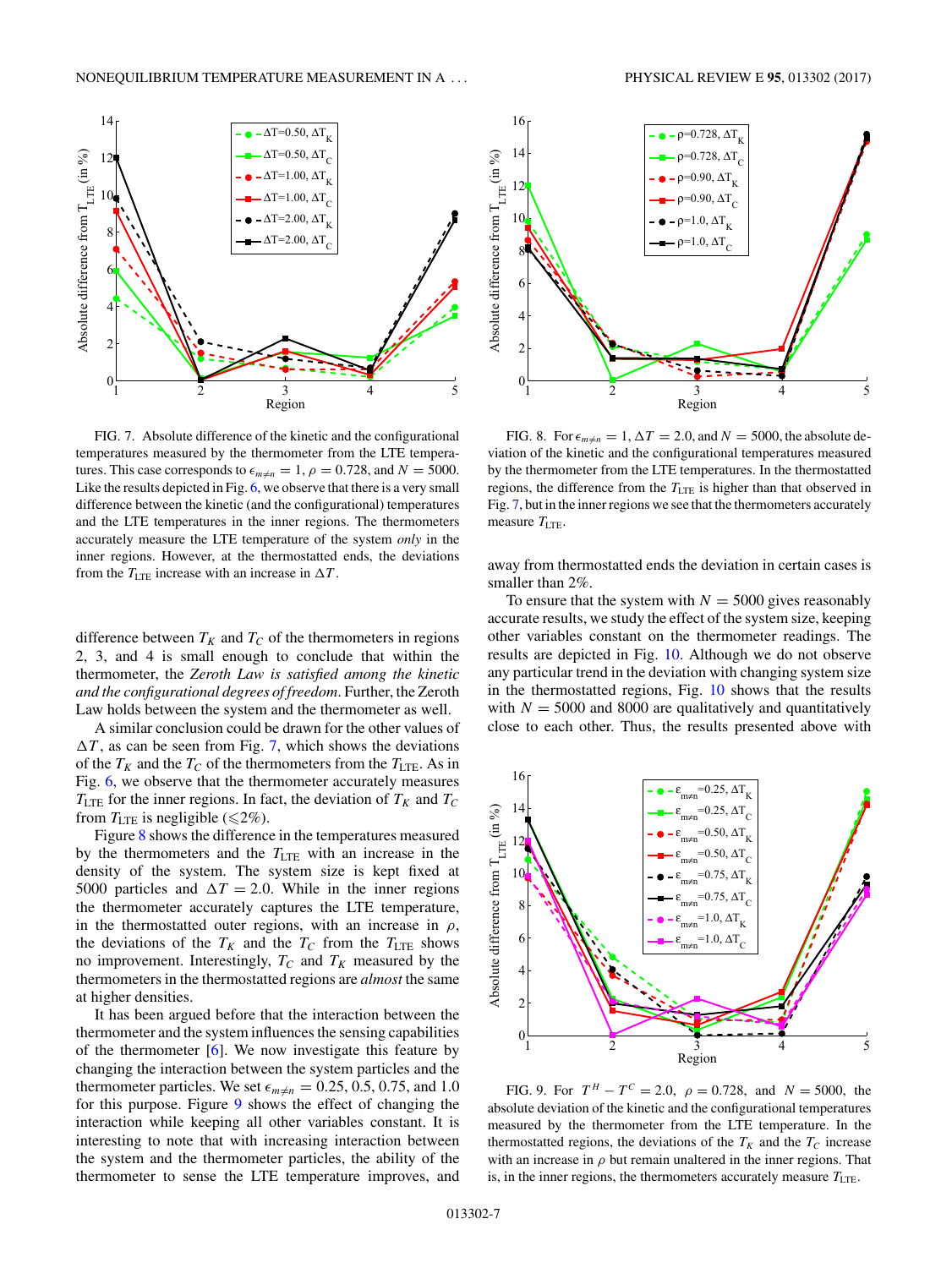

FIG. 10. Deviations of  $T_K$  and  $T_C$  of the thermometers from the *T*<sub>LTE</sub> with changing *N*, keeping other variables constant:  $\rho = 0.90$ ,  $\Delta T = 2.0$ , and  $\epsilon_{m\neq} = 1.0$ . We do not observe any particular trend in the deviation with changing system size.

 $N = 5000$  are representative of those for a larger number of particles.

## **V. CONCLUDING REMARKS**

Ideal-gas thermometry is based on the equilibration between the system and the thermometer particles achieved through elastic collisions. It thus predicts that the temperature measured by a thermometer equals the average kinetic energy of the system. However, in realistic scenarios, two particles *need not* collide with each other. In such cases, the fundamentals of ideal-gas thermometry are not clear. It still works extremely well for equilibrium cases because of the equality of the different measures of temperature. But, in nonequilibrium regimes where defining a unique temperature is problematic, along with the fact that particles may not collide with each other, it is not clear what temperature a thermometer measures. In this work, we have tested the merits of ideal-gas thermometry by embedding multiple thermometers in a heat conducting system. These thermometers behave like real-life thermometers—(i) they are small enough (they comprise only 6% of the system particles) not to alter the steady state of the nonequilibrium system, (ii) any two particles never collide, and (iii) after showing initial transients, they provide steady-state values of the different measures of temperature. The nonequilibrium problem studied is a thermal conduction process affected by two Nosé-Hoover (NH) thermostats. The interesting temperature profiles due to the NH-based thermal conduction enable us to explore both cases  $T_K \neq T_C$  and

 $T_K \approx T_C$  locally, without looking at far-from-equilibrium dynamics. Further, we show that local thermodynamic equilibrium conditions prevail in these systems, which makes possible the definition of a unique local thermodynamic equilibrium temperature,  $T_{\text{LTE}}$ .

The key takeaways from this investigation are as follows: (i) the Zeroth Law is satisfied in the regions where  $T_C \approx T_K$ locally, whereas for the regions where  $T_C \neq T_K$  the Zeroth Law does not hold despite the existence of the  $T_{\text{LTE}}$ ; (ii) the validity of the Zeroth Law is crucial for the thermometers to sense the correct system temperature, as for the regions where  $T_K \neq T_C$ the thermometers do not correctly identify either  $T_C$  or  $T_K$ ; (iii) at the thermostatted ends,  $T_C \neq T_K$  for the thermometers despite them being free from the influence of the thermostats; (iv) the temperature measured by a local thermometer depends marginally on the interaction between the system and the thermometer; and (v) a unique temperature measurement by a thermometer under nonequilibrium settings depends upon  $T_K$ being nearly equal to  $T_C$ . Studies based on fewer degrees of freedom may have come to a different conclusion because of the effects of the finite size. In our study as well, for cases with a small number of particles, the configurational temperature measured by the thermometer is different from the LTE temperature. However, the difference decreases with an increase in the system size. Thus, if one extrapolates these results to the thermodynamic limit, one should not encounter any major difficulty in nonequilibrium thermometry. It is noteworthy that regardless of the configurational temperature of the system, the thermometer has a configurational temperature commensurate with its kinetic counterpart at larger system size even at thermostatted ends.

Further investigation is necessary to state if the inequality between the measured temperature and the local thermodynamic equilibrium temperature at the thermostatted ends is a general phenomenon. One may analyze such a situation by creating a case in which the LTE is deliberately violated and coupling it with the present thermometer model. An example of the LTE violating system is the differential thermal conduction model [35] where the kinetic and the configurational temperatures of a thermostatted end are kept at different values. We conjecture that our results may be useful for researchers studying other nonequilibrium processes such as Couette flow. However, a separate study needs to be conducted to confirm this.

#### **ACKNOWLEDGMENTS**

The authors are indebted to William Graham Hoover and the two anonymous reviewers for providing constructive comments on an earlier version of the manuscript that have helped improve upon the presentation of the work.

- [1] S. R. De Groot and P. Mazur, *Non-equilibrium Thermodynamics* (North-Holland Pub. Co, New York, 1962).
- [2] I. Gyarmati, *Non-equilibrium Thermodynamics: Field Theory and Variational Principles* (Springer, Berlin, 1970).
- [3] J. Casas-Vázquez and D. Jou, *Phys. Rev. E* 49, 1040 (1994).
- [4] D. Jou, J. Casas-Vázquez, and G. Lebon, in *Extended Irreversible Thermodynamics* (Springer, Berlin, 1996), pp. 41–74.
- [5] J. Casas-Vázquez and D. Jou, Rep. Prog. Phys. **66**, 1937 (2003).